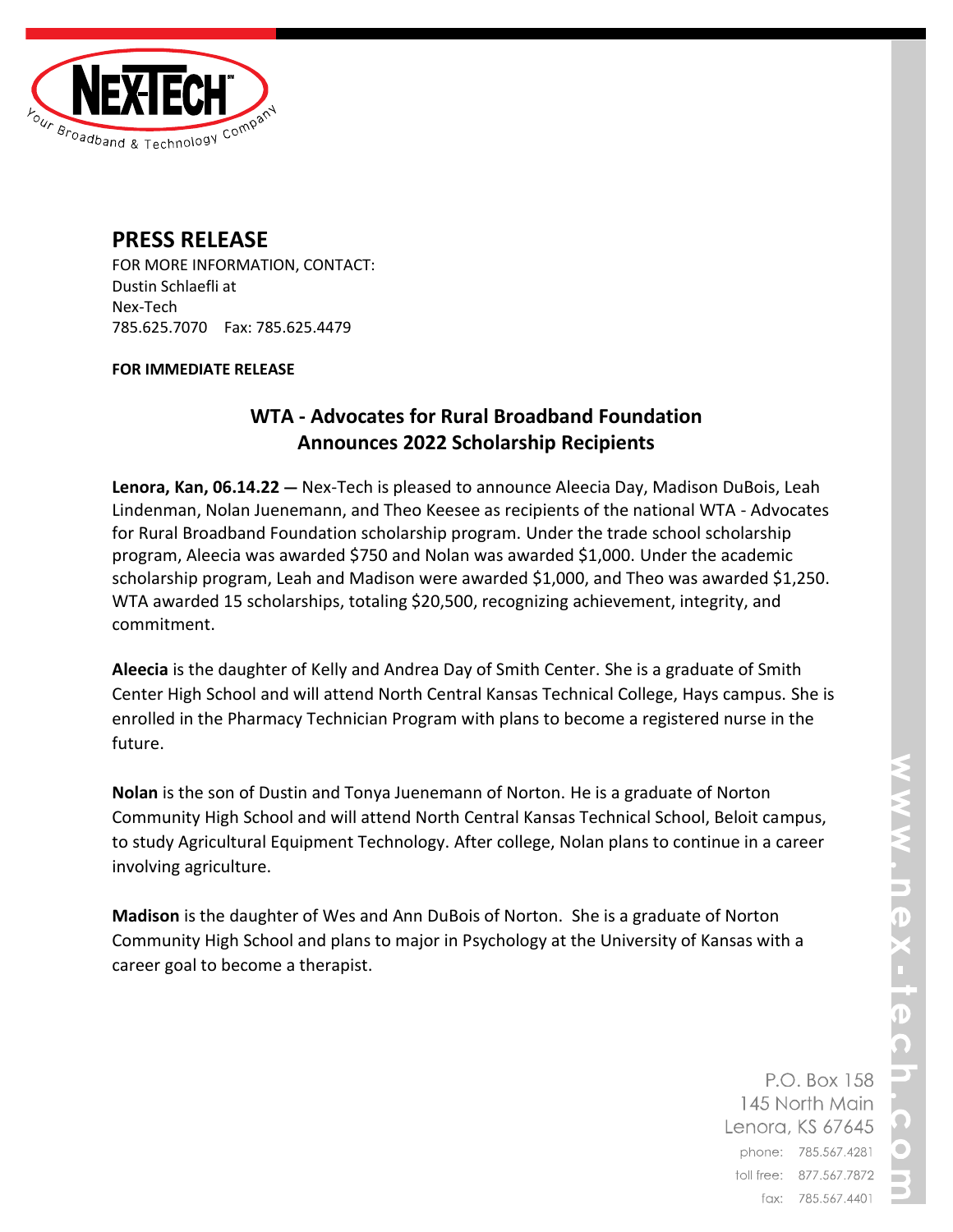**Leah** is the daughter of Shawn and Melissa Lindenman of rural Morland. She is a graduate of Hill City High School and will attend Kansas State University, majoring in Human Development and Family Science and Kinesiology with a Leadership Minor, Pre-Occupational Therapy. Leah then plans to continue her education by attending Occupational Therapy school and wants to work as an Occupational Therapist in a children's hospital.

**Theo** is the son of Dennis and Andrea Keesee of Phillipsburg. He is a graduate of Phillipsburg High School and will attend the University of Kansas, majoring in Political Science. He has been accepted into the LEAD: Legal Education Accelerated Degree Program. This innovative 3+3 program allows KU students to earn a B.A. and a J.D. in six years instead of seven.

"Nex-Tech is pleased to be a part of national organizations like WTA that offer advancement opportunities to our youth," said Jimmy Todd, CEO/General Manger. "We congratulate Aleecia, Madison, Leah, Nolan, and Theo on their accomplishments thus far and wish them great success in the future."

The WTA Foundation offers academic and trade school scholarships to children of parents who are employed by a WTA member company. Nex-Tech is a long-time member of WTA.

### **About WTA-Advocates for Rural Broadband**

*WTA – Advocates for Rural Broadband is a national trade association that represents more than 360 small, rural telecommunications carriers providing voice, broadband and video-related services in the United States. WTA's members serve some of the most rural and hard-to-serve communities in the country and are on the forefront of bringing 21st Century telecommunications services to rural America. To learn more about WTA, visit* [www.w-t-a.org](http://www.w-t-a.org/)

### **About Nex-Tech**

*Nex-Tech connects thousands of people and businesses through a robust broadband network with cutting-edge technology. Nex-Tech's powerful network architectures, including fiber-to-the-premise (FTTP) and fiber-to-wireless technologies, deliver leading-edge enterprise solutions to clients nationwide including a 24x7x365 Network Operations Center (NOC), CALEA compliance, enterprise cloud services,* 

> P.O. Box 158 145 North Main Lenora, KS 67645 phone: 785.567.4281 toll free: 877.567.7872 fax: 785.567.4401